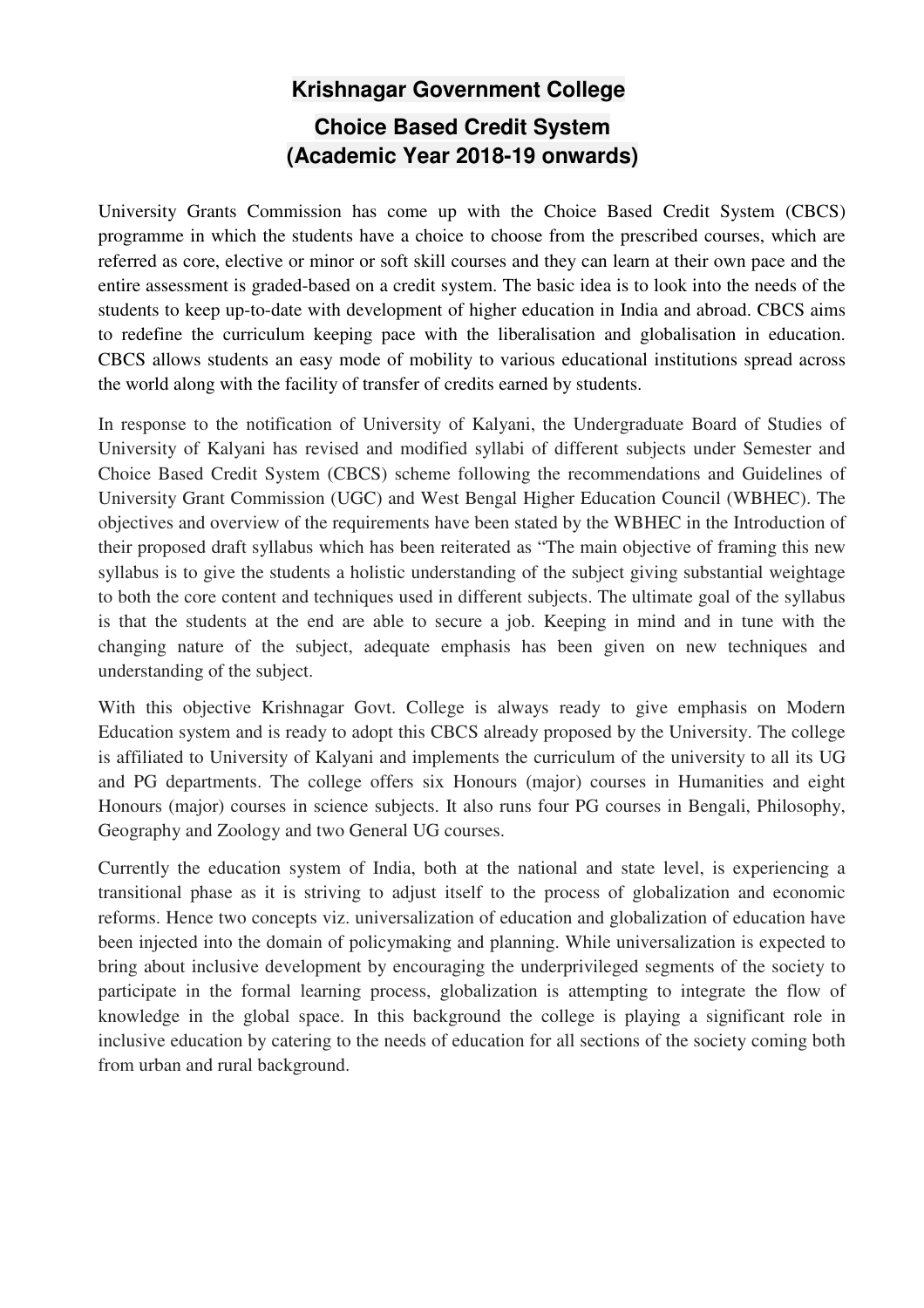## "ব্যক্তিগত পছন্দনির্ভর বিষয়ভিত্তিক মূল্যায়ন ব্যবস্থা"  $(CBCS)$

ীশ্ববিদ্যালয় মঞ্জুরী আয়োগ (University Grants Commission) বর্তমানে ছাত্রছাত্রীদের ''ব্যক্তিগত পছন্দনিৰ্ভর বিষয়ভিত্তিক মূল্যায়ন ব্যবস্থা" (Choice Based Credit System/CBCS) নামক একটি কর্মসূচী গ্রহণ করেছে, যেখানে নির্ধারিত পাঠ্যক্রম থেকে ছাত্রছাত্রীদের ব্যক্তিগত পছন্দের বিষয়টি বেছে নেওয়ার সুযোগ থাকবে এবং সেই বিষয়গুলিকে মূল বিষয় (Core Subject), ঐচ্ছিক (Elective) বিষয়, গৌণ(Minor) বিষয় ও কোমল দক্ষতানিৰ্ভর (Soft Skill) পাঠ্যক্রম ইত্যাদি বিবিধ নামে অভিহিত করা হবে। এক্ষেত্রে ছাত্রছাত্রীরা নিজেদের ছন্দে তথা গতিতে শিক্ষা গ্রহণ করতে পারবে এবং সামগ্রিক মূল্যায়ন ব্যবস্থাটিই হবে প্রাপ্ত মানের বিভিন্ন শ্রেণীনির্ভর (Grade based) একটি পরীক্ষণ তথা নিরীক্ষণ পদ্ধতি। এই ব্যবস্থাটি রূপায়ণের ক্ষেত্রে মূলগত উদ্দেশ্যটিই হোল ছাত্রছাত্রীদের প্রয়োজনের কথা মাথায় রেখে তাদেরকে সমগ্র ভারতবর্ষ তথা বিশ্বের নিরিখে অগ্রগতিশীল উচ্চশিক্ষা ব্যবস্থার সাথে সবদিক থেকে মানিয়ে নিতে সহায়তা করা এবং সাম্প্রতিক উচ্চশিক্ষার ধারার সাথে সম্পূর্ণরূপে মিলিয়ে দেওয়া। শিক্ষার উদারীকরণ ও বিশ্বায়নের সাথে তাল মিলিয়ে পাঠ্যক্রমকে পুনঃ সংজ্ঞায়িত করা-ই এই ব্যবস্থার একটি অন্যতম লক্ষ্য। এই ব্যবস্থায় ছাত্রছাত্রীদের বিশ্বের বিভিন্ন প্রান্তে ছড়িয়ে থাকা বিবিধ শিক্ষা প্রতিষ্ঠানে অনায়াস সঞ্চরণের সুযোগ থাকবে এবং একইভাবে তাদের মূল্যায়ন-লব্ধ মানেরও প্রয়োজনমাফিক প্রাতিষ্ঠানিক স্থানান্তরণের সুবিধা এক্ষেত্রে বর্তমান থাকবে।

কল্যাণী বিশ্ববিদ্যালয়ের বিজ্ঞপ্তি অনুসারে; বিশ্ববিদ্যালয় গঠিত স্নাতকস্তরীয় শিক্ষানিয়ামক কমিটি অর্ধবর্ষনির্ভর ও পছন্দমাফিক বিষয়নির্ভর মূল্যায়ন-ব্যবস্থা ভিত্তিক পরিকল্পনার অন্তর্গত বিভিন্ন বিষয়ের পাঠ্যক্রমকে পুনর্নিরীক্ষণ, পরিমার্জন, পরিবর্ধণ ও সংস্করণ করবার প্রয়াস গ্রহণ করেছে এবং এসব ক্ষেত্রে তারা পশ্চিমবঙ্গ উচ্চ শিক্ষা দপ্তর এবং বিশ্ববিদ্যালয় মঞ্জরী আয়োগ নির্দেশিত নিয়মনীতিগুলিকেই পূর্নাঙ্গরূপে অনুসরণ করার প্রচেষ্টায় ব্রতী হয়েছে। পশ্চিমবঙ্গ উচ্চশিক্ষা দপ্তর কর্তৃক আলোচিত এই ধরণের পাঠ্যক্রমের সামগ্রিক উপযোগিতা ও অন্তর্নিহিত উদ্দেশ্য সেই পূর্বোক্ত প্রস্তাবিত খসড়া পাঠ্যক্রমের মুখবন্ধে প্রাঞ্জলভাষায় পুনরাবৃত্ত করা হয়েছে। সেখানে বলা হয়েছে যে, এই নবনির্মিত পাঠ্যক্রম রচনার পশ্চাতে প্রধান উদ্দেশ্যই হোল ছাত্রছাত্রীকে কোনো একটি নির্দিষ্ট বিষয়কে সম্যকরূপে অনুধাবন করার ব্যাপারে সামগ্রিকতার আলোকে (সংশ্লিষ্ট বিষয়নির্ভর) আলোকিত করা ও সেইসঙ্গে বিভিন্ন বিষয়ের মূল অধীত অংশসমূহ ও সেখানে ব্যবহৃত পদ্ধতি সমূহের ক্ষেত্রেও তাদেরকে যথাযথরূপে গুরুত্ব আরোপ করতে শেখানো। তবে পাঠ্যক্রম তৈরীর চূড়ান্ত লক্ষ্যটি কিন্তু এখানে হোল, ছাত্রছাত্রীরা যাতে শিক্ষা পরিসমাপ্তির অন্তে একটি নিরাপদ কর্মসংস্থানের ক্ষেত্রে সাফল্য অর্জন করতে পারে, সেইদিকে বিশেষ নজর রাখা। অতএব এখানে বিষয়গুলির পরিবর্তনশীল প্রকৃতির ক্ষেত্রে সদাসতর্ক থাকতে হবে এবং সদাসর্বদা তৎসংক্রান্ত তথ্যগুলিকে মাথায় রেখে নবসংযোজিত কার্যপদ্ধতির ও অন্তর্দৃষ্টিসম্পন্নতায় সম্পৃক্ত বোধশক্তির আদর্শ বাস্তবায়নের ক্ষেত্রে সমধিক গুরুত্ব আরোপ করতে হবে।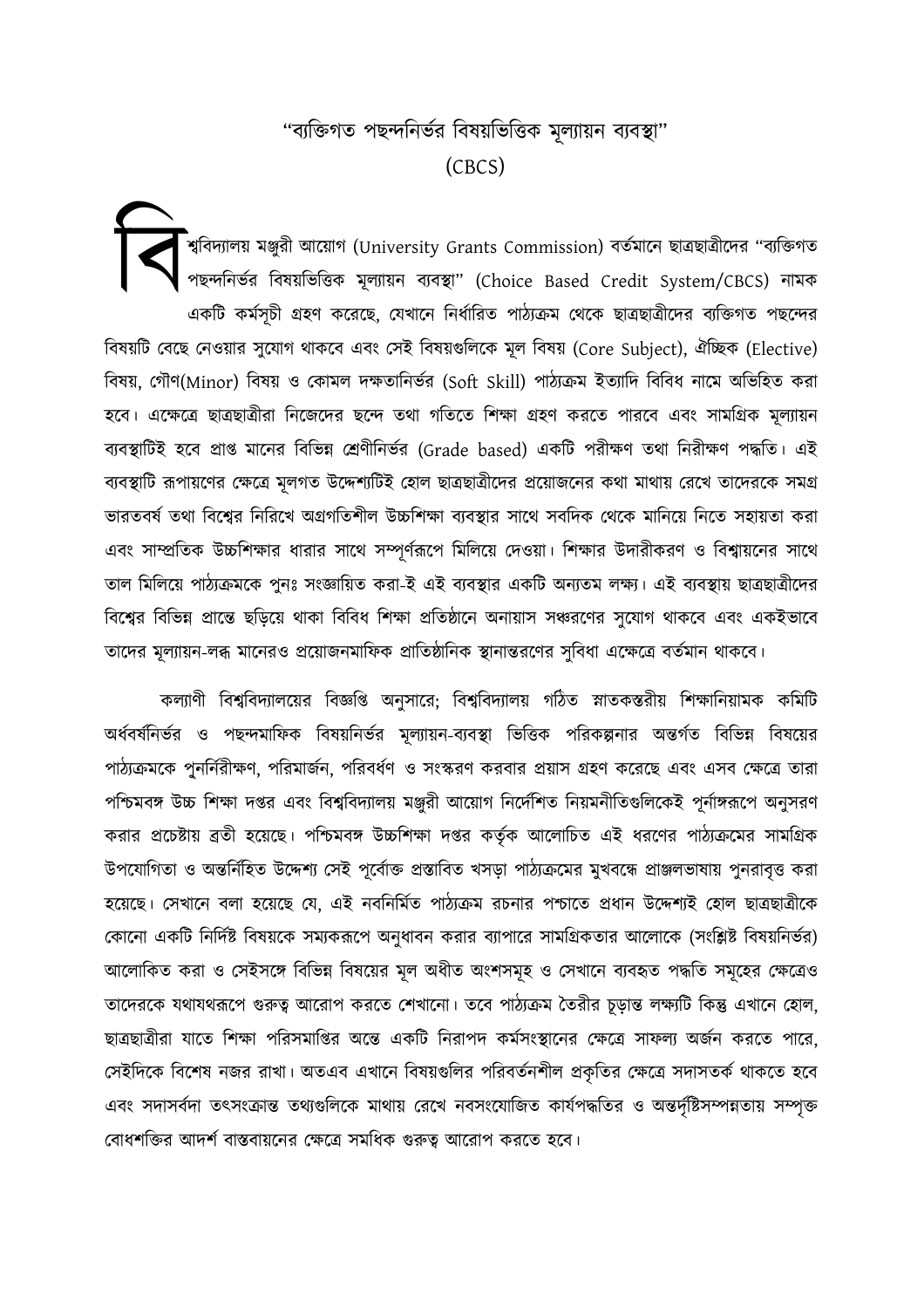উপরোক্ত লক্ষ্য তথা উদ্দেশ্যগুলির কথা মাথায় রেখে কৃষ্ণনগর সরকারী মহাবিদ্যালয় আধুনিকতম শিক্ষাব্যবস্থার প্রতি যথেষ্ট গুরুত্ব আরোপ করার ক্ষেত্রে তৎপর হয়েছে। সাম্প্রতিককালে বিশ্ববিদ্যালয় দ্বারা প্রস্তাবিত ছাত্রছাত্রীদের ব্যক্তিগত পছন্দনির্ভর বিষয়ভিত্তিক মূল্যায়ন ব্যবস্থা (CBCS)-র সাথে খাপ খাইয়ে নিতে এই শতাব্দীপ্রাচীন শিক্ষাপ্রতিষ্ঠান পূর্ণরূপে প্রস্তুত। কৃষ্ণনগর সরকারী মহাবিদ্যালয় কল্যাণী বিশ্ববিদ্যালয়ের অধীনস্থ হওয়ার কারণে এই মহাবিদ্যালয়ের অন্তর্ভুক্ত সমস্ত স্নাতক ও স্নাতকোত্তর স্তরে বিশ্ববিদ্যালয় স্বীকৃত পাঠ্যক্রমই পঠিত হয়ে থাকে, আর তাই বর্তমানেও নবসংযোজিত পাঠ্যসূচীর সার্থক রূপায়ণের জন্যে এই প্রতিষ্ঠান বিশেষভাবে উন্মুখ। কলাবিভাগে এই শিক্ষাপ্রতিষ্ঠান মোট ছয়টি সাম্মানিক স্নাতকস্তরীয় মূল বিষয় প্রদান করতে পারে ও সেই সাথে বিজ্ঞানবিভাগে এই মহাবিদ্যালয় সর্বসাকুল্যে মোট আটটি সাম্মানিক স্নাতকস্তরীয় মূল বিষয় ছাত্রছাত্রীদের সামনে তুলে ধরতে সক্ষম। এতদ্ভিন্ন এই প্রতিষ্ঠানে ভূগোল, প্রাণীবিদ্যা, দর্শন এবং বঙ্গভাষা ও সাহিত্য এই চারটি বিভাগে স্নাতকোত্তর স্তরের পাঠনপাঠন দীর্ঘদিন ধরে চালু রয়েছে। আর এরই সাথে আছে আরো দুটি স্নাতকস্তরের সাধারণ (General) পাঠ্যক্রম।

সাম্প্রতিকালে রাজ্য ও জাতীয় স্তরে ভারতীয় শিক্ষাব্যবস্থা একটি রূপান্তরমূলক তথা পরিবৃত্তি পর্যায়ের মধ্যে দিয়ে অগ্রসর হচ্ছে এবং এর প্রধানতম কারণ হোল নিরন্তর পরিবর্তনশীল চতুষ্পার্শ্বীয় অর্থনৈতিক সংস্কার ও বিশ্বায়নের সাথে নিজেদেরকে মানিয়ে নেওয়ার একটি প্রয়াস এখানে সমানেই চলেছে। এ যেন স্বীয় অস্তিত্বকে টিকিয়ে রাখার জন্য তথা গৌরবের সাথে প্রতিষ্ঠিত করার জন্য চলতে থাকা একটি বিশাল গঠনমূলক সংগ্রাম। আর একই কারণে সামগ্রিক শিক্ষা-পরিকল্পনা ও নীতিনির্ধারণের আঙ্গিকে দুইটি আধুনিক ধারনা সবিশেষ গুরুত্ব পাচ্ছে। আর সে দুটি হোল ১) শিক্ষার সার্বজনীনতা এবং ২) শিক্ষাগত বিশ্বায়ন। এই নব-অনুপ্রবিষ্ট ধারণাগুলির মধ্যে দিয়ে আশা করা যায় যে, শিক্ষার সার্বজনীনতার তত্ত্বটি একটি অন্তর্ভুক্তিমূলক উন্নয়নের জন্ম দেবে, যেখানে সমাজের অনগ্রসর শ্রেণীর ছাত্রছাত্রীরা উদবুদ্ধ হবে এবং আনুষ্ঠানিক শিক্ষাব্যবস্থার প্রতি আগ্রহী হয়ে তা গ্রহণের ব্যাপারে স্বতঃপ্রবৃত্ত হবে। অন্যদিকে বিশ্বায়নের ধারণাটি বিশ্বের বিবিধ অংশে জন্ম নেওয়া ও পরিপুষ্ট হওয়া জ্ঞানের আবিরাম ধারাকে একত্রীভূত হতে আন্তরিক সহায়তা করবে। এই বিশেষ প্রেক্ষিতে, ''অন্তর্ভুক্তিমূলক শিক্ষাব্যবস্থার" যথাযোগ্য বাস্তব রূপায়ণে আমাদের মহাবিদ্যালয় একটি গুরুত্বপূর্ণ ভূমিকা পালন করছে, যেখানে গ্রাম ও শহর এই উভয় পটভূমি থেকে উঠে আসা সমাজের সমস্ত স্তরের ছাত্রছাত্রীদের শিক্ষার চাহিদা পূরণের এক পবিত্র প্রয়াস গ্রহণ করা হয়েছে।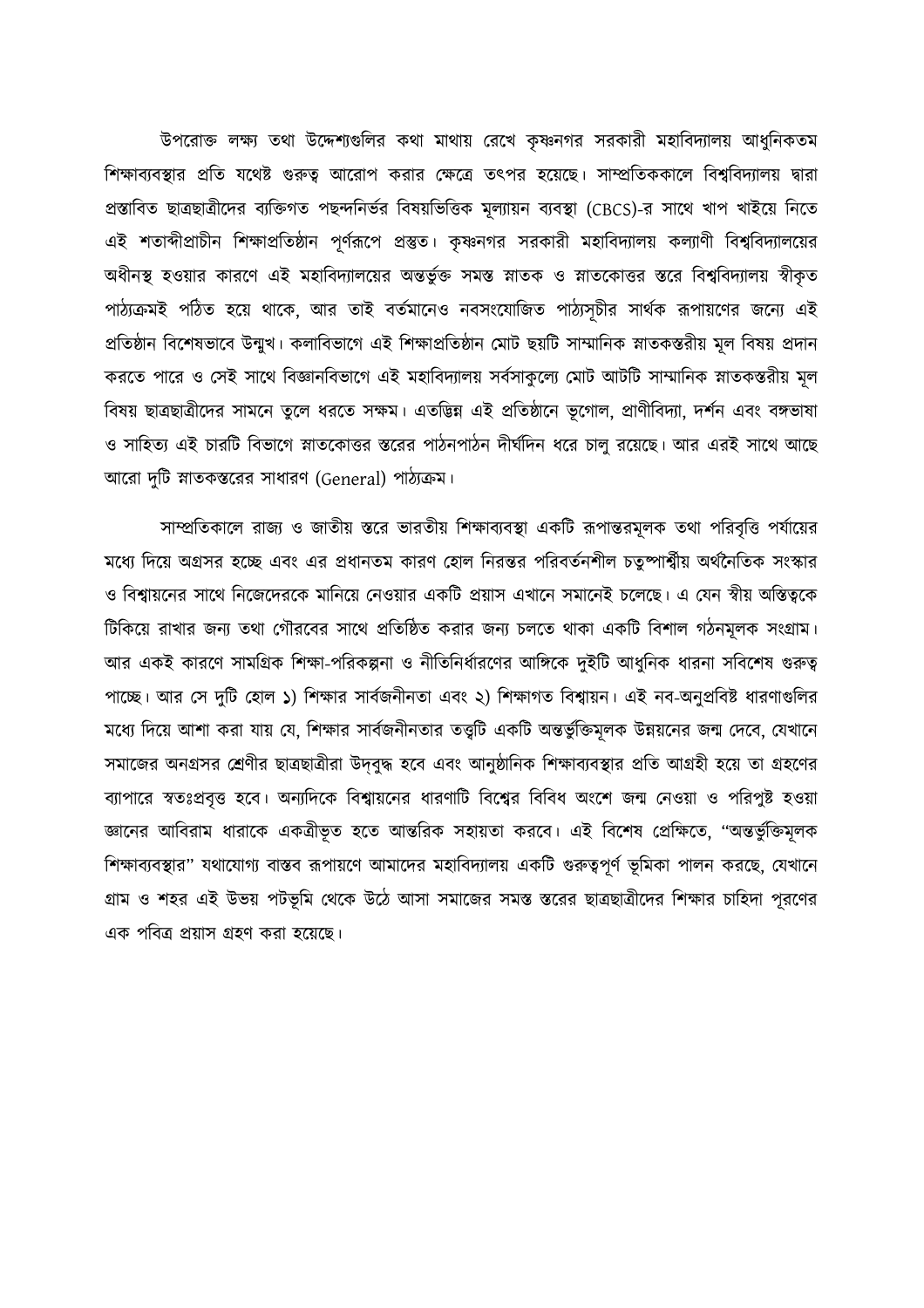|                         | <b>Honours</b> Model Subject Combination |                                                                                   |                            |              |                                                            |  |  |  |  |  |
|-------------------------|------------------------------------------|-----------------------------------------------------------------------------------|----------------------------|--------------|------------------------------------------------------------|--|--|--|--|--|
| <b>SL</b>               | CC<br>(any one -<br>Honours)             | GE (Any one subject of the following)                                             | <b>DSE</b>                 | <b>AECC</b>  | <b>SEC</b>                                                 |  |  |  |  |  |
|                         | 14 Papers                                |                                                                                   |                            |              |                                                            |  |  |  |  |  |
|                         | $\mathbf X$                              | 4x6                                                                               | 4x6                        | $2 \times 2$ | $2 \times 2$                                               |  |  |  |  |  |
|                         | 6 Credits                                |                                                                                   |                            |              |                                                            |  |  |  |  |  |
| $\mathbf{1}$            | <b>Bengali</b>                           | History, Sanskrit, Philosophy                                                     |                            | <b>ENVS</b>  | Two<br>Papers<br>from<br>respective<br>Honours<br>Subjects |  |  |  |  |  |
| $\overline{2}$          | <b>Economics</b>                         | English, Mathematics, Statistics                                                  |                            |              |                                                            |  |  |  |  |  |
| $\overline{\mathbf{3}}$ | <b>English</b>                           | Political Science, Philosophy,<br>Economics                                       |                            |              |                                                            |  |  |  |  |  |
| $\overline{\mathbf{4}}$ | Geography                                | English, Political Science, Economics                                             |                            |              |                                                            |  |  |  |  |  |
| 5                       | <b>History</b>                           | Bengali, Political Science, Philosophy                                            |                            |              |                                                            |  |  |  |  |  |
| 6                       | Philosophy                               | History, English, Sanskrit                                                        |                            |              |                                                            |  |  |  |  |  |
| $\overline{7}$          | <b>Political Science</b>                 | Bengali, History, English                                                         |                            | <b>MIL</b>   |                                                            |  |  |  |  |  |
| 8                       | <b>Sanskrit</b>                          | Bengali, Political Science, Philosophy                                            | Paper                      |              |                                                            |  |  |  |  |  |
| 9                       | <b>Botany</b>                            | Chemistry, Mathematics, Physics,<br>Physiology, Statistics, Zoology               | from<br>Honours<br>Subject |              |                                                            |  |  |  |  |  |
| 10                      | <b>Chemistry</b>                         | Chemistry, Mathematics, Physics,<br>Physiology, Statistics, Zoology,<br>Economics | only                       |              |                                                            |  |  |  |  |  |
| 11                      | <b>Mathematics</b>                       | Botany, Chemistry, Physics, Physiology,<br>Statistics, Zoology, Economics         |                            |              |                                                            |  |  |  |  |  |
| 12                      | <b>Physics</b>                           | Botany, Chemistry, Mathematics,<br>Physiology, Statistics, Economics              |                            |              |                                                            |  |  |  |  |  |
| 13                      | <b>Physiology</b>                        | Botany, Chemistry, Mathematics,<br>Physics, Zoology, Economics                    |                            |              |                                                            |  |  |  |  |  |
| 14                      | Zoology                                  | Botany, Chemistry, Mathematics,<br>Physiology, Statistics, Economics              |                            |              |                                                            |  |  |  |  |  |